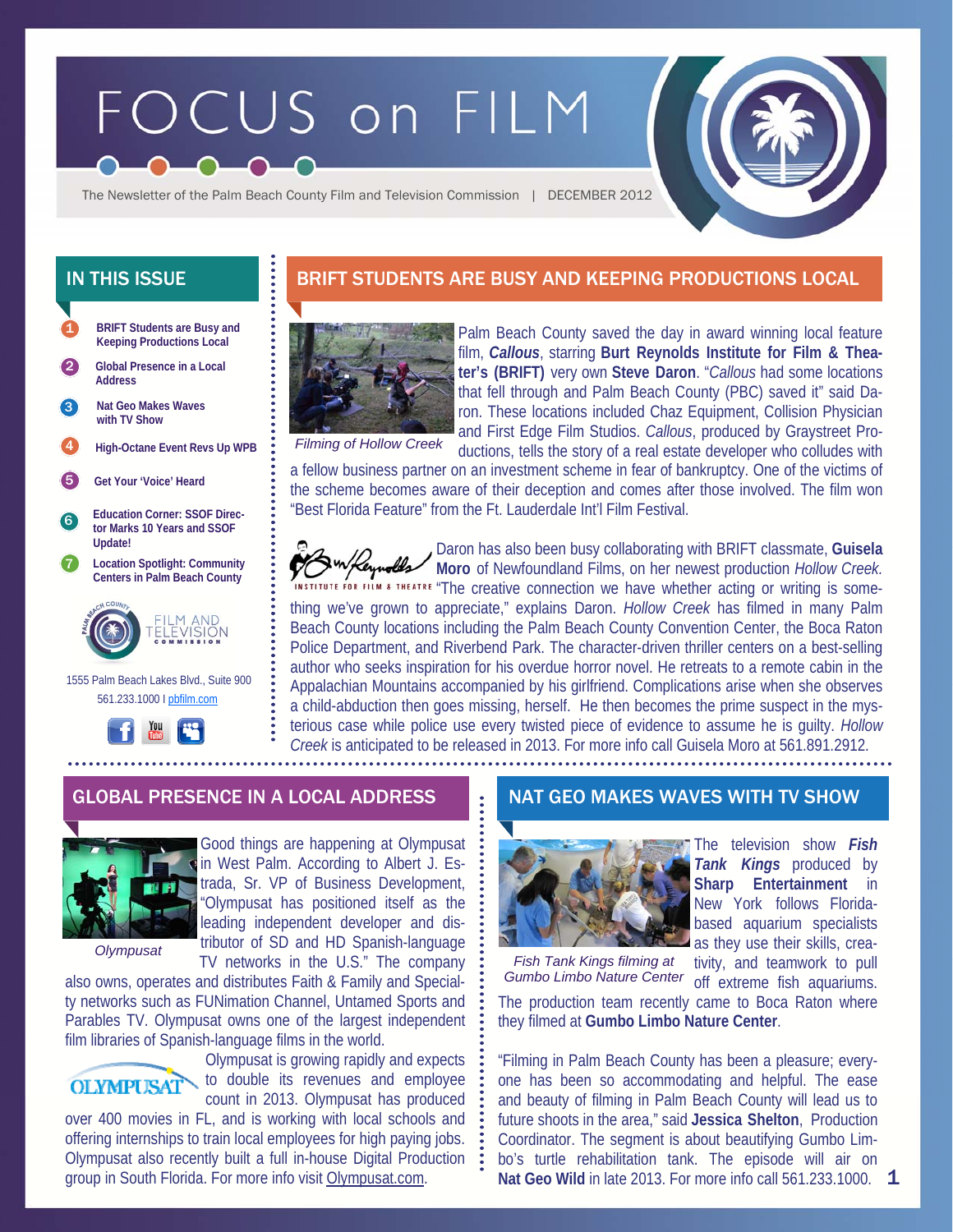

FOCUS ON FILM



Juice bar and Café Juiceateria opened this summer in Boca Raton, and already shot their very own "ehow" video! The video is hosted by Juiceateria's Health Director Chelsea Silverman who teaches viewers how to make an avo-

*eHow Video* 

cado puree using all fresh vegetables. Juiceateria is represented by Boca Raton based PR company **Transmedia Group**. "The eHow video went great, and Juiceateria is very film-friendly and open to hosting other productions, especially health-related programs," said TransMedia Group Executive Vice-President, Arts & Entertainment, **Adrienne Mazzone**.

For more info visit transmediagroup.com.



## THE 'REEL' JEWISH WORLD



39 films, documentaries and shorts will be Palm shown during the **Palm Beach Jewish Film Festival (PBJFF)** from January 17 to 27, Film Festival 2013, in Palm Beach County. Now in its 23rd

season, the festival is chaired by Sandra and Bernie Meyer, and is directed by Larry Ferber, a veteran TV producer and three-time Emmy nominee. For opening night, on January 17, the PBJFF will screen the Florida premiere of *Hava Nagila: The Movie*, at the Kravis Center for the Performing Arts at 7pm. Special guest, 2012 Olympic gold medalist **Aly Raisman**, will speak after the film.

New this year is the Promising Young Filmmaker Series, three short films created by students, to be featured at Cobb Downtown theatres and the Regal Delray. Matthew Baquero and Kelly Berger, local students at the Dreyfoos School of the Arts, produced a film titled, *Marie Goldstein: Perspective of a Survivor*. "The festival has grown tremendously in recent years. It's a universal medium; people love watching film," said **Stacey Levy**, past president of

the JCC of the Greater Palm Beaches, and long -time festival supporter. For tickets, festival passes or more information, visit pbjff.org.



## 'JUICY' VIDEO SHOT IN BOCA RATON AREA COMPANY FILMS THE 'DRAMA'



**Palm Beach Dramaworks** (PBD) in **West Palm Beach** just celebrated their one year anniversary in their new home at 201 Clematis Street, and they created a video to share

their accomplishments! This year was the most successful season to date according to **Bill Hayes**, the Producing Artistic Director. "PBD welcomed 38,000 people to 192 performances, and broke box office records," said Hayes.

The 2012/2013 season is packed with exciting shows such as *A Raisin in the Sun* and *A Delicate Balance*. PBD is also hosting a Master Playwright Series. The video talks about how PBD hopes to attract new and diverse audiences in the year ahead, and plans to expand their education and outreach efforts. For more info visit palmbeachdramaworks.org.

### HIGH-OCTANE EVENT REVS UP WPB



Determined to make Palm Beach County (PBC) the destination for auto enthusiasts around the world every January, the producers, their sponsors, and the City of West Palm Beach present the **3rd Annual Super-Car SuperShow** and the **2nd Annual SuperCar Week** from **January 6-13, 2013**. All

of the events have been created as media occasions for film and TV. **ICTV1** will be handling all aspects of the production. One of the highlights is the Sunday SuperCar SuperShow on the West Palm Beach Waterfront. It is free to the public, and is the finale to SuperCar Week on the 13th.

The center stage host is media personality **Tim Byrd**, "The Byrdman," who is the official "voice of" and Master of Ceremonies. Each year, SuperCar Week & SuperCar SuperShow celebrate the art & technology of speed and design and the passion of the creators, collectors and owners of some of the most significant cars in the world.

For more info visit supercarweek.com.



## COMMERCIAL HAS A NATURAL FEEL



Commercials are one of the most lucrative facets of the production industry in Palm Beach County (PBC). Recently, **Marcus Productions** based in South Florida, closed off an area of beach just north of A1A and Atlantic Avenue in Delray Beach to shoot a commercial for a new natural mouth wash and nasal spray made from salt water. "There are very few areas of beach untouched in South Florida, Delray Beach gave us an opportunity to shoot on a beach free of hotels and condos and just be on the sand and right near the ocean. PBC is very film-friendly and we look forward to shooting there again," said **Matt Marcus**, Producer. According to Marcus, the commercial will air all over network cable. Marcus Productions has been in business over 40 years. They have produced campaigns for such companies as Lancome, L'oreal, Toyota., Pepsi, Nutrisystem, and MetLife. For more info visit Marcusproductions.com.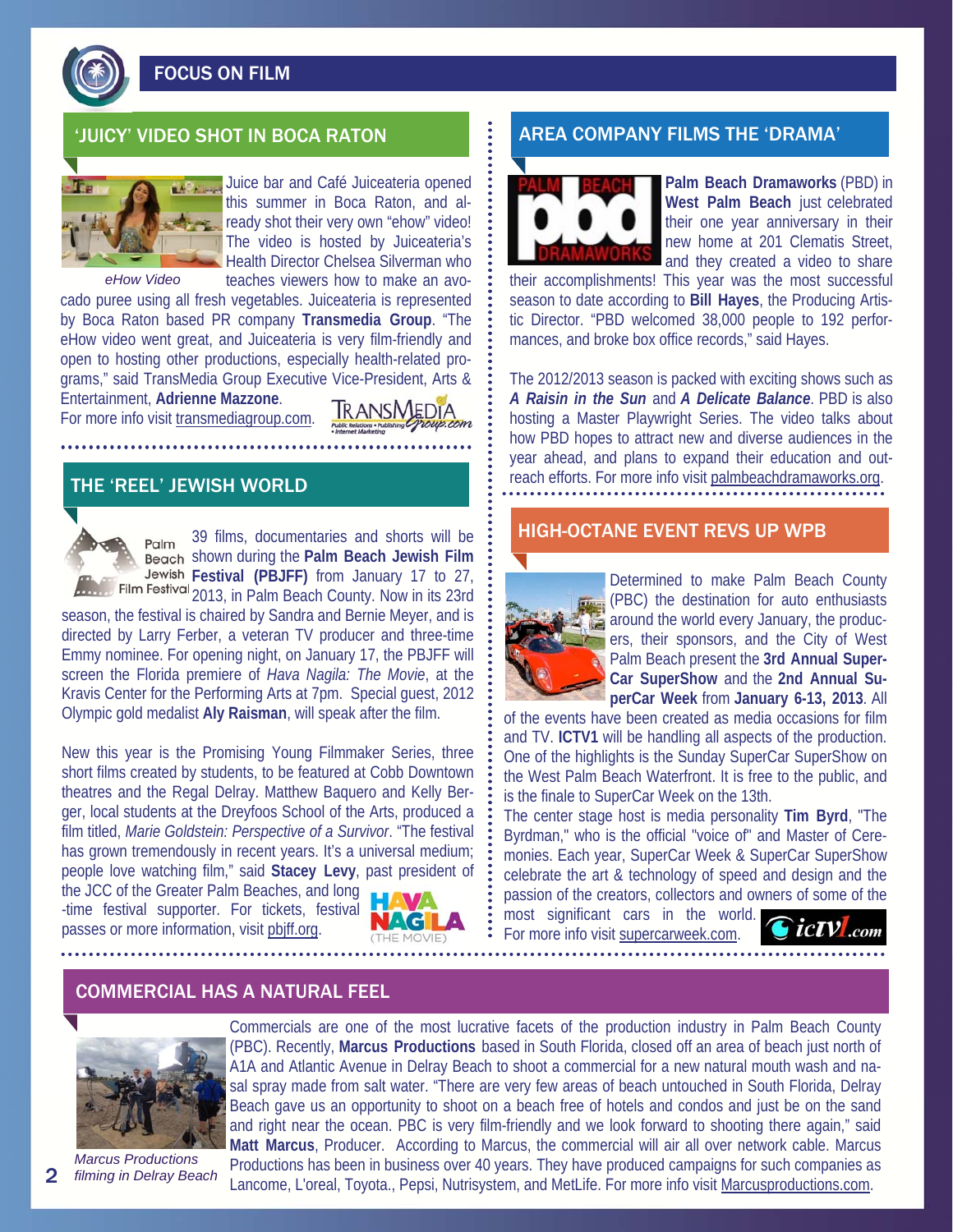

# POPULAR LOCATION SAYS 'I DO' TV SERIES FOCUSES ON SUCCESS

The top rated **TLC** television show, *Four Weddings* came back to Palm Beach County to film another episode! The crew filmed a wedding at the **Delray Beach Golf Club**. The show follows four brides who have agreed to be guests at each other's weddings and judge which one is best. Each wedding is scored in four categories: the food, the dress, the venue and the overall experience. The bride with the most points wins a dream honeymoon.

"*Four Weddings* has enjoyed filming in Palm Beach County since 2010. We continue to return South Florida from our home base in New York because the area offers many production-friendly conveniences, such as proximity to airports and hotels, diverse filming locations including parks, private residences and local busi-

nesses, and the area offers a good base of experienced, local production crew and production rental facilities," said *Four Weddings* Co-Executive Producer **Christine Shuler**. This episode of *Four Weddings* is scheduled to air **February 21,**  *TLC's Four Weddings*  **2013** on TLC. For more info visit tlc.com.



*airs Thursdays at 9pm* 

# STUDENTS SHINE IN MOVIE THIS HOLIDAY **GET YOUR 'VOICE' HEARD**



Some local students recently got involved with Palm Beach County Filmmaker **Gary Davis** and his Sci-Fi/Horror/Drama, *2056 Escape from Zombie Island*. Davis reached out to the students to give them hands-on experience in making movies.

Movie Poster Student Christopher Oh was the AD on the project. Oh attends the Dreyfoos School of the Arts along with Alexandra King who stars in the movie alongside her Mother, actress Stephanie Morton. The sneak preview is December 20 at the Mos' Art Theatre in Lake Park. The second showing is geared towards students and will be held December 21 at the Lake Worth Playhouse Stonzek Theater. For info email gdav@netzero.net.



The national television series, *Start From Where You Are* invites guests who have overcome adversity to talk to the viewers about how they achieved

*Ken Esrig and Irv Slosberg* 

success. Success in business, health and all aspects of life are celebrated on *Start From Where You Are*. *Start From* 

*Where You Are* premiered it's newest episode on November 15, 2012. The event was held as a simulcast and the people who participated in the episode were able to attend. The episode aired nationally on the Telos Digital Network & online at Telostv.com. In the episode, Host **Ken Esrig** interviews FL representative Irv Slosberg about public safety and the tragic loss of his daughter. This is followed by a graphic reenactment of a three car crash to promote driving safety.

The event had around 75 people in attendance. "The viewing was very well received. People were both moved and uplifted

by the message," said President **Michelle Esrig**. For more information visit StartFromWhereYouAre.com.





The Palm Beach Film Society (PBFS) is calling for submissions to the **2013 Voices of Local Film Competition** at the **Palm Beach International Film Festival (PBIFF)**! PBFS

PALM BEACH FILM SOCIETY is looking for Florida-based filmmakers to submit their short films, music videos, animations or documentaries. Download the submission form at pbfilmsociety.org. The deadline is February 5, 2013. The 18th Annual PBIFF is set to take place April 4-11, 2013, at venues throughout Palm Beach County. The festival celebrates the best in American and foreign independent Palm Beach films. For more info visit pbifilmfest.org. **Film Festival** 

# CLASSES AT BURT REYNOLDS INSTITUTE GIVE ACTORS A WORKOUT

 Every Tuesday evening in the theater at The Burt Reynolds Institute, actors eager to hone their craft get a sometimes grueling workout from master actor Gordon McConnell... and they keep begging for more. **MSTITUTE FOR FILM & THEATRE MCCONNELL, who has worked as an actor, director and producer nationally and internationally, got his start** as member of eight time Academy Award nominee Geraldine Page's Mirror Rep. "In my career, I've come across many techniques and I've learned that each approach to acting is valid. I feel an actor must be open and able to use whatever techniques work for him or her. It is a source of joy for me to expose actors to as many ideas as possible." For actors serious about honing their craft, Scene Study and Character Development with Gordon McConnell meets on Tuesday evenings at 7pm. The cost per class is \$20.00. To register for the class, call 561.743.9955. The Burt Reynolds Institute for Film and Theatre is located at 304 Tequesta Drive, Tequesta, Florida. The Institute offers many other classes as well. For more info call 561.743.9955.